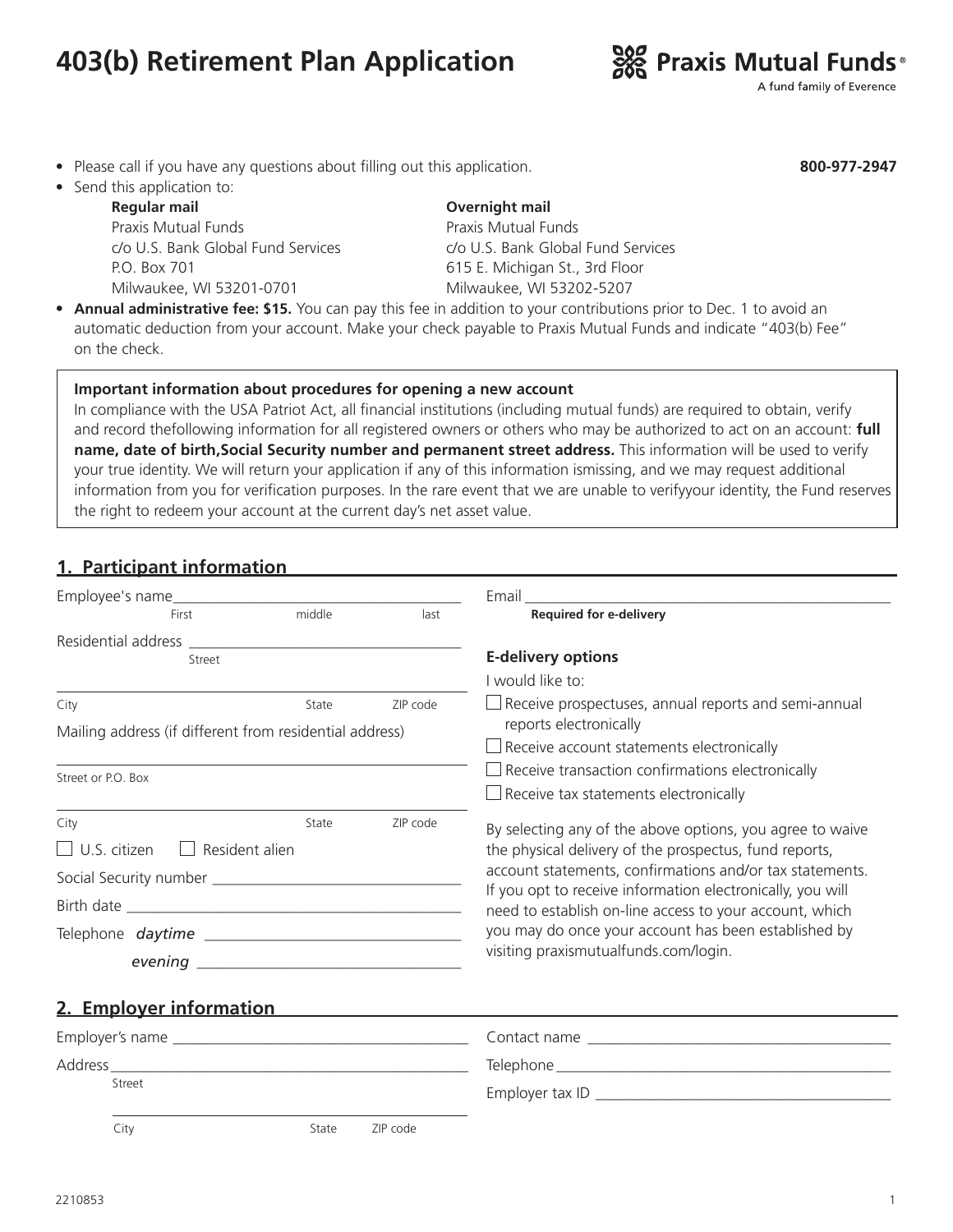## **3. Source of contributions**

Select one.

 $\square$  Employee salary reduction contributions only

 $\square$  Employer contributions only\*

 $\square$  Employer and employee salary reduction contributions\*

*\*Employers that are subject to ERISA or that are required to file Form 5500 should not establish an account with Praxis.*

#### **4. Initial investment**

Source of funds. Check all that apply.

 $\square$  Employer contribution

 $\Box$  Salary reduction forwarded by my employer

Direct rollover\*

 $\Box$  Transfer from 403(b)\*\*

 $\Box$  Rollover of assets originally made payable to me

*\*Complete the Request for Rollover to 403(b) form and send with this application. \*\*Complete the Request for Transfer from 403(b) to 403(b) form and send with this application.*

### **5. Investment selection**

Indicate the funds you are investing in. You may select more than one. **Minimum investment per fund–Genesis: \$50; other: \$100.** 

| <b>Fund selection</b><br>Genesis Portfolios | Amount        |    | Percentage    |
|---------------------------------------------|---------------|----|---------------|
| Conservative (3171)                         | $\sim$ $\sim$ | or | $\%$          |
| Balanced (3172)                             | $\mathbb{S}$  | or | $\%$          |
| Growth (3173)                               |               | or | $2\%$         |
| Impact Bond Fund (3157)                     |               | or | $\%$          |
| Value Index Fund (3160)                     |               | or | $\%$          |
| Growth Index Fund (3162)                    | $\mathbb{S}$  | or | $\frac{0}{2}$ |
| Small Cap Index Fund (3161)                 | $\mathcal{S}$ | or | $\%$          |
| International Index Fund (3163)             | $\sim$        | or | $\%$          |
| Total                                       |               |    | $\%$<br>100   |

Indicate when you wish to begin making contributions:

### **6. Rights of accumulation**

 $\Box$  Account owner, spouse and minor children (under age 21) living at the same address can aggregate accounts (excluding the Money Market Account) to reduce sales charges. Please refer to the prospectus for more information. The Social Security or account numbers for the accounts to be aggregated are as follows:

| <b>Fund</b> | <b>Account number</b> | <b>Social Security number</b> |
|-------------|-----------------------|-------------------------------|
|             |                       |                               |
|             |                       |                               |
|             |                       |                               |

### **7. Letter of intent**

You can qualify for a reduced sales charge by making additional investments within a 13-month period.

 $\Box$ I agree to the terms of the letter of intent set forth in the prospectus. Although I am not obligated to do so, I plan to invest over a 13-month period in shares of one or more of the above funds (excluding money market) an aggregate amount at least equal to that indicated below.

 $\Box$ \$50,000  $\Box$ \$100,000  $\Box$ \$250,000  $\Box$ \$500,000  $\Box$ \$1,000,000

2210853 2 Please note that all future purchases must refer to this letter of intent. See prospectus for details.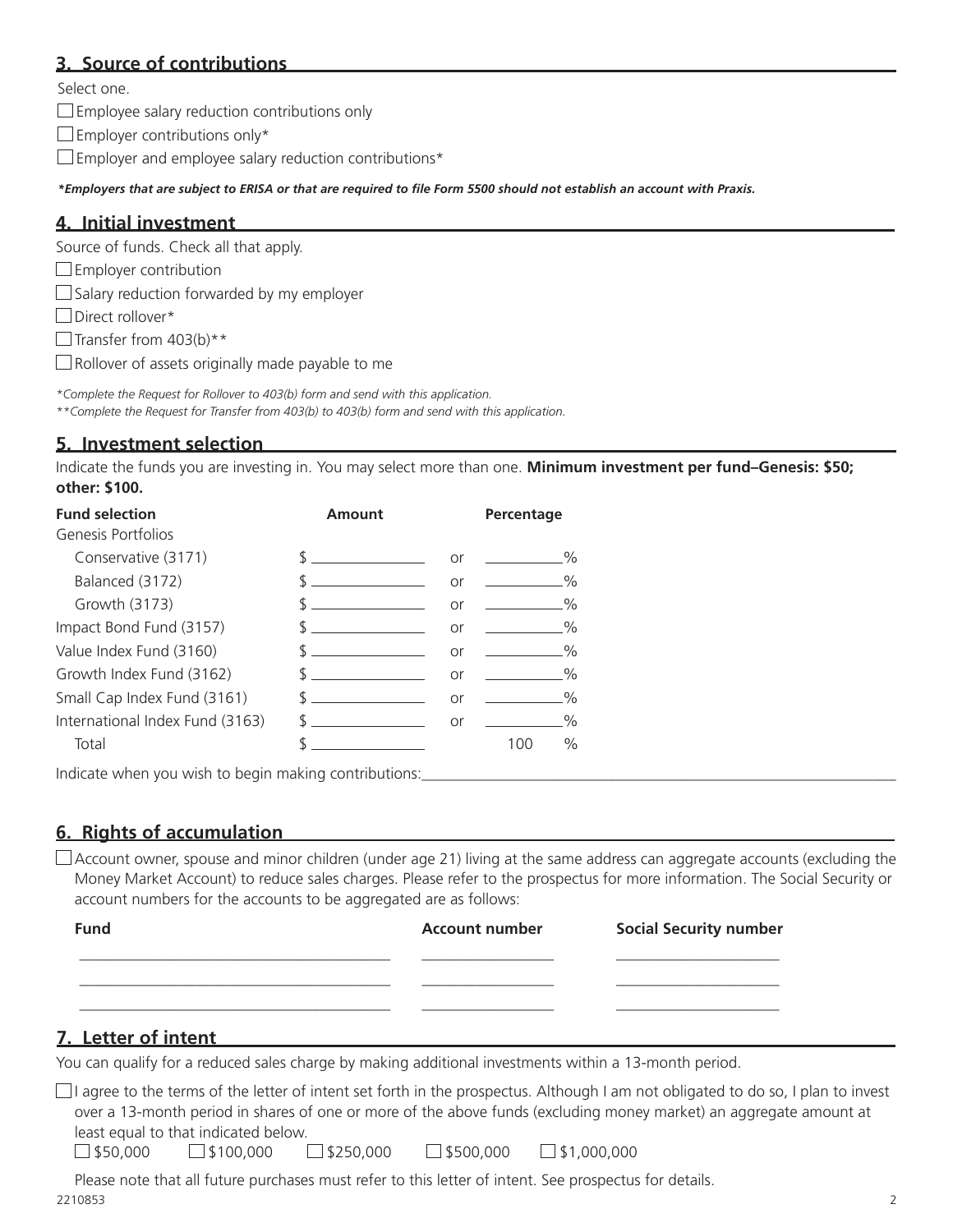### **8. Beneficiary designation**

I designate the individual(s) named below as my primary and contingent beneficiaries of this 403(b) custodial account. In the event of my death, the balance in the account shall be paid to the Primary Beneficiaries who survive me in equal shares (or in the specified shares, if indicated). If none of the Primary Beneficiaries survive me, the balance in the account shall be paid to the Contingent Beneficiaries who survive me in equal shares (or in the specified shares, if indicated). If no Contingent Beneficiaries survive me, the balance in the account will be paid to my estate. If no beneficiaries are named, the balance in the account will be paid according to the Custodial Agreement default designation. Consult your tax advisor for assistance.

I revoke all prior 403(b) beneficiary designations, if any, made by me with respect to this account. I understand that I may change or add beneficiaries at any time by completing and delivering the proper form to the custodian.

**If I make a per stirpes designation, I understand that the custodian will accept as complete and accurate all written instructions provided in good order by the estate/executor with regard to the identification of my beneficiaries and the allocations thereto.** 

 **Check here if you have attached and signed a separate sheet with additional Primary or Contingent Beneficiaries.**

| <b>Primary beneficiary A:</b>    |       |     | <b>Primary beneficiary B:</b><br>Address |                                  |       |            |      |       |     |  |      |       |     |  |  |
|----------------------------------|-------|-----|------------------------------------------|----------------------------------|-------|------------|------|-------|-----|--|------|-------|-----|--|--|
|                                  |       |     |                                          |                                  |       |            |      |       |     |  |      |       |     |  |  |
|                                  |       |     |                                          |                                  |       |            | City | State | ZIP |  | City | State | ZIP |  |  |
|                                  |       |     |                                          |                                  |       |            |      |       |     |  |      |       |     |  |  |
|                                  |       |     |                                          |                                  |       |            |      |       |     |  |      |       |     |  |  |
| <b>Contingent beneficiary A:</b> |       |     |                                          | <b>Contingent beneficiary B:</b> |       |            |      |       |     |  |      |       |     |  |  |
|                                  |       |     |                                          |                                  |       |            |      |       |     |  |      |       |     |  |  |
|                                  |       |     |                                          |                                  |       |            |      |       |     |  |      |       |     |  |  |
|                                  |       |     |                                          | Address                          |       |            |      |       |     |  |      |       |     |  |  |
| City                             | State | ZIP |                                          | City                             | State | <b>ZIP</b> |      |       |     |  |      |       |     |  |  |
|                                  |       |     |                                          |                                  |       |            |      |       |     |  |      |       |     |  |  |
|                                  |       |     |                                          |                                  |       |            |      |       |     |  |      |       |     |  |  |

#### **If your spouse is not the primary beneficiary**

I certify that I am the spouse of the individual named above. I consent to the above designation of beneficiary(ies). I understand that if anyone other than me is designated as primary beneficiary on this form, I am waiving any rights I may have to receive benefits under the plan when my spouse dies.

Spouse's signature Date

**Witness:** Notary Public

Subscribed and sworn to become on this day of , 20

Notary signature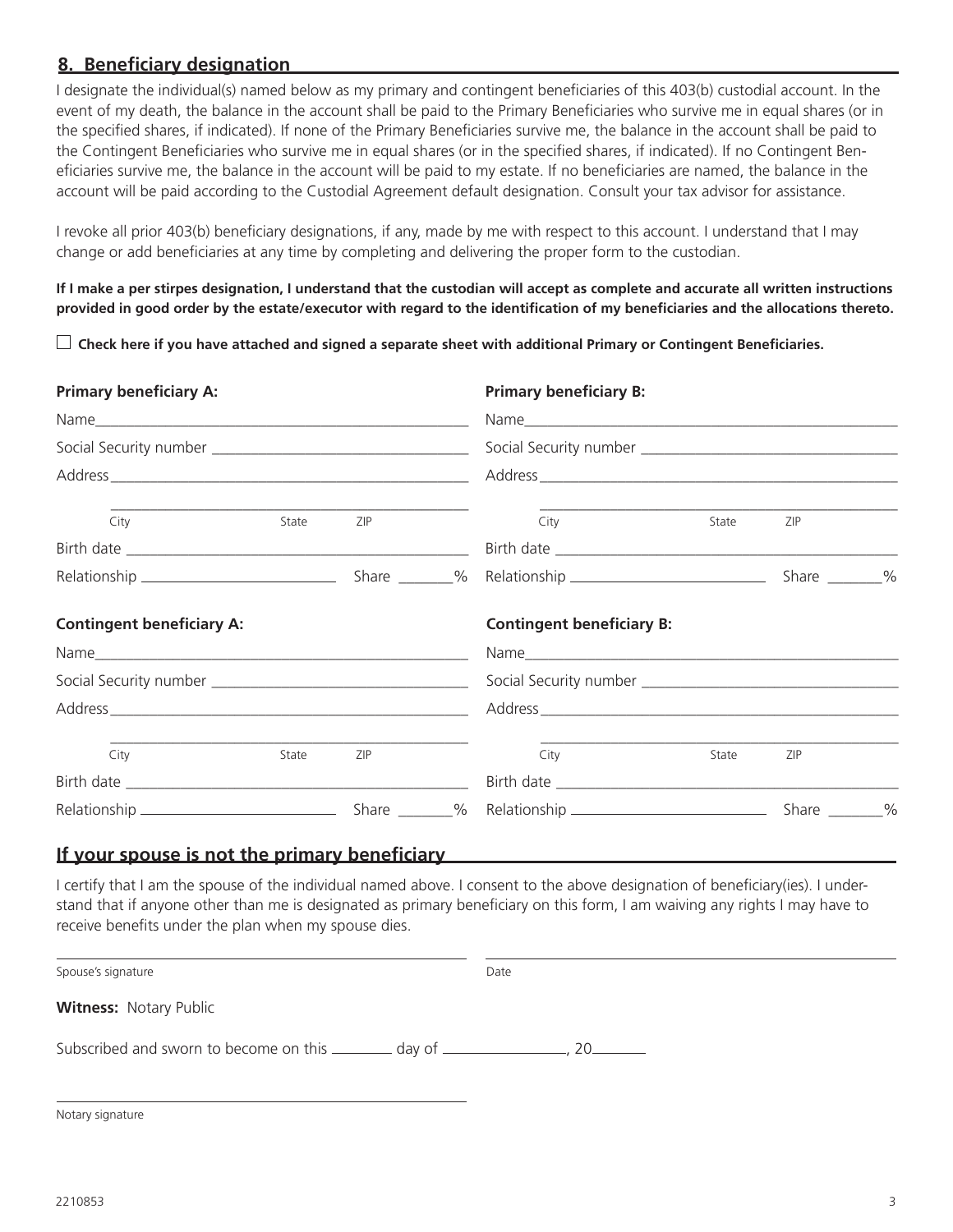#### **9. Householding**

By signing this application, you authorize each Fund to send one copy of prospectuses and shareholder reports to multiple shareholders with the same last name and same address of record. This process, known as "householding," reduces the volume of mail you receive from the Funds. If you do not want to participate in householding and each shareholder wishes to receive his or her own copy of prospectuses and reports, please check the box below. If you or others in your household invest in the Funds through a broker or other financial institution, you may receive separate prospectuses and shareholder reports, regardless of whether or not you have consented to householding on your Praxis application.

 $\Box$ I decline to participate in householding. (Check the box only if you **do not** want your reports householded.)

#### **10. Signature**

- I have read and understand the Disclosure Statement and Custodial Account Agreement. I adopt the Praxis Mutual Funds (the "Fund") Custodial Account Agreement, as it may be revised from time to time and appoint the Custodian or its agent to perform those functions and appropriate administrative services specified. I have received and read the prospectus for the Fund. I understand the Fund's objectives and policies and agree to be bound to the terms of the prospectus. Before I request an exchange, I will obtain the current prospectus for each Fund. I acknowledge and consent to the householding (i.e. consolidation of mailings) of documents such as prospectuses, shareholder reports, proxies and other similar documents. I may contact the Fund to revoke my consent. I agree to notify the Fund of any errors or discrepancies within 45 days after the date of the statement confirming a transaction. The statement will be deemed to be correct, and the Fund and its transfer agent shall not be liable if I fail to notify the Fund within such time period. I certify that I am of legal age and have legal capacity to make this purchase.
- I understand that the fees relating to my account may be collected by redeeming sufficient shares. The custodian may change the fee schedule at any time.
- I understand my mutual fund account may be transferred to my state of residence if no activity occurs within my account during the inactivity period specified in my State's abandoned property laws.
- I hold harmless and indemnify Praxis and any of their affiliates or mutual funds managed by such affiliates, and each of their respective directors, trustees, officers, employees, and representatives from any losses, expenses, costs, or liability (including attorney's fees) which may be incurred in connection with these instructions or the exercise of the telephone exchange privilege. In addition, I authorize the instructions in this application.

**Under penalties of perjury, I certify that:**

- **1. The number shown on this form is my correct taxpayer identification number, (or I am waiting for a number to be issued to me), and**
- **2. I am not subject to backup withholding because: (a) I am exempt from backup withholding, or (b) I have not been notified by the Internal Revenue Service (IRS) that I am subject to backup withholding as a result of a failure to report all interest or dividends, or (c) the IRS has notified me that I am no longer subject to backup withholding, and**
- **3. I am a U.S. citizen or other U.S. person (as defined in the Form W-9 instructions).**

**Cross out item 2 above if you have been notified by the IRS that you are currently subject to backup withholding because you have failed to report all interest and dividends on your tax return.**

**The Internal Revenue Service does not require your consent to any provision of this document other than the certifications required to avoid backup withholding.** 

Employee's signature Date

### **11. Broker/dealer information (if applicable)**

*By designating a broker/dealer or financial consultant, I hereby authorize the Fund and its transfer agent to accept instructions from, and transmit information to, such designee concerning my account(s).*

**X**

| Registered representative's name             | Rep number |
|----------------------------------------------|------------|
| Registered representative's branch address   |            |
| Registered representative's telephone number |            |

Broker/dealer's name Branch number